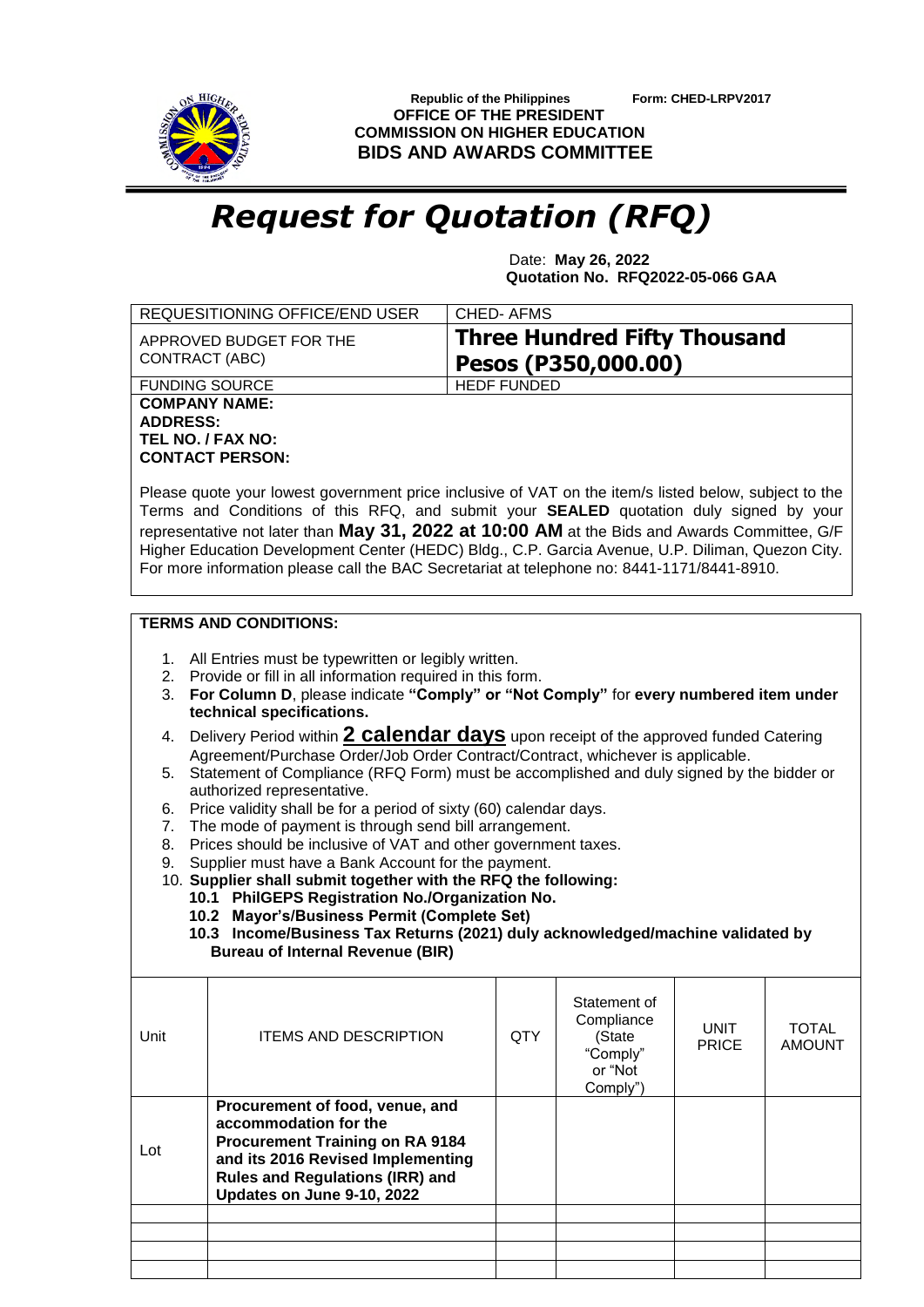|           | <b>Technical Specifications:</b>                              |  |  |
|-----------|---------------------------------------------------------------|--|--|
|           | 1. Date: June 9-10, 2022                                      |  |  |
|           | 2. Food, Venue, and                                           |  |  |
|           | Accommodation                                                 |  |  |
| 3.        | Location: Quezon City                                         |  |  |
|           |                                                               |  |  |
| 4.        | No. of pax: 77 pax                                            |  |  |
|           |                                                               |  |  |
| 5.        | Requirements:                                                 |  |  |
|           |                                                               |  |  |
|           | Accommodation with free                                       |  |  |
|           | breakfast and complimentary<br>bottled water from check in to |  |  |
|           | check out                                                     |  |  |
|           |                                                               |  |  |
|           | Check in date: June 8, 2022                                   |  |  |
|           | Check out date: June 10, 2022                                 |  |  |
|           | Three (3) Twin Sharing Room                                   |  |  |
|           | $-6$ pax                                                      |  |  |
|           | One (1) Single Room - 1 pax                                   |  |  |
|           |                                                               |  |  |
|           | Check in date: June 9, 2022                                   |  |  |
|           | Check out date: June 10, 2022                                 |  |  |
|           | One (1) Single Room - 1 pax                                   |  |  |
|           | Thirty Four (34) Twin Sharing                                 |  |  |
|           | Room - 68 pax                                                 |  |  |
|           | <b>Meals</b>                                                  |  |  |
|           |                                                               |  |  |
|           | June 8, 2022                                                  |  |  |
|           | Dinner - Good for 7 pax                                       |  |  |
|           |                                                               |  |  |
|           | June 9, 2022                                                  |  |  |
|           | Plated AM Snack - Good for                                    |  |  |
|           | 77 pax                                                        |  |  |
|           | Buffet Lunch - Good for 77                                    |  |  |
|           | pax                                                           |  |  |
|           | Plated PM Snack - Good for                                    |  |  |
|           | 77 pax                                                        |  |  |
|           | Dinner - Good for 77 pax                                      |  |  |
|           | June 10, 202                                                  |  |  |
|           | Plated AM Snack - Good for                                    |  |  |
|           | 77 pax                                                        |  |  |
|           | Buffet Lunch - Good for 77                                    |  |  |
|           | pax                                                           |  |  |
|           | Plated PM Snack - Good for                                    |  |  |
|           | 77 pax                                                        |  |  |
|           |                                                               |  |  |
| $\bullet$ | For lunch and dinner: 4 main                                  |  |  |
|           | course (fish - no cream dory,                                 |  |  |
|           | vegetable, chicken and                                        |  |  |
|           | pork/beef), soup, dessert                                     |  |  |
|           | June 9-10, 2022                                               |  |  |
|           |                                                               |  |  |
|           | Free use of conference room                                   |  |  |
|           | with seating capacity for at                                  |  |  |
|           | least 77 pax (classroom set-                                  |  |  |
|           | up) for 11 hours (7:00AM to                                   |  |  |
|           | 6:00PM)                                                       |  |  |
|           | Hotel must be compliant with                                  |  |  |
|           | the IATF Rules with Safety                                    |  |  |
|           | Seal                                                          |  |  |
|           |                                                               |  |  |
|           |                                                               |  |  |